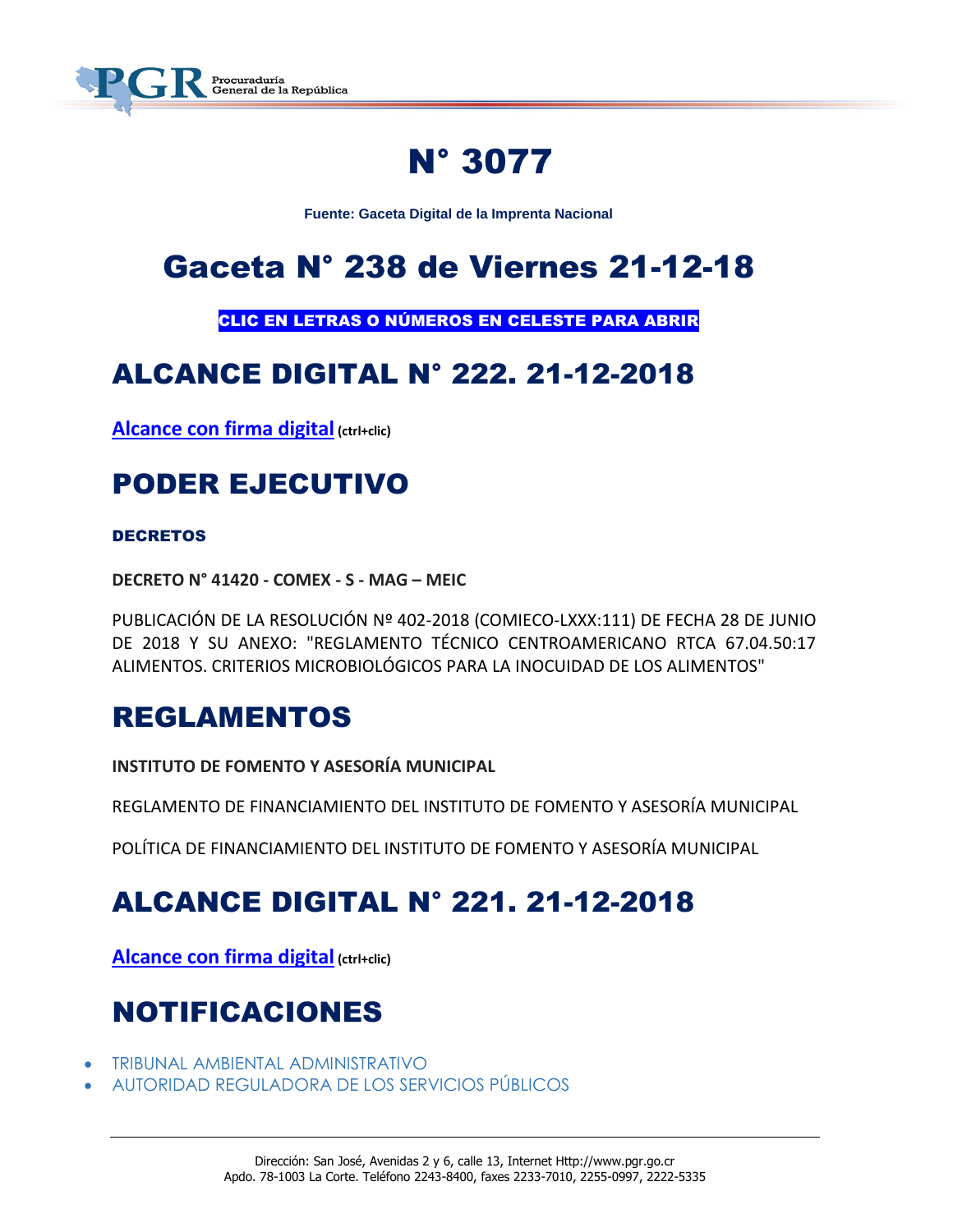

# ALCANCE DIGITAL N° 220. 20-12-2018

**[Alcance con firma digital](https://www.imprentanacional.go.cr/pub/2018/12/20/ALCA220_20_12_2018.pdf) (ctrl+clic)**

# PODER LEGISLATIVO

### LEYES

### **LEY 9586**

DESAFECTACIÓN DE UN TERRENO PROPIEDAD DE LA MUNICIPALIDAD DE TURRIALBA Y AUTORIZACIÓN PARA QUE LO SEGREGUE Y DONE A LA ASOCIACIÓN ADMINISTRADORA DEL ACUEDUCTO Y ALCANTARILLADO DE EL MORA, PARA QUE SEA DESTINADO A PLANTA DE TRATAMIENTO DE AGUAS RESIDUALES

### **LEY 9603**

AUTORIZACIÓN A LA MUNICIPALIDAD DEL CANTÓN DE TURRIALBA PARA QUE DONE UN TERRENO DE SU PROPIEDAD A LA ASOCIACIÓN PRO ADULTO MAYOR DE PAVONES

### **PROYECTOS**

### **EXPEDIENTE N.º 21.122**

DEROGATORIA DE LEYES CADUCAS O HISTÓRICAMENTE OBSOLETAS PARA LA DEPURACIÓN DEL ORDENAMIENTO JURÍDICO (CUARTA PARTE IMPUESTOS)

### **EXPEDIENTE N.º 21.123**

AUTORIZACIÓN A LA MUNICIPALIDAD DE LA UNIÓN PARA QUE DONE UN TERRENO DE SU PROPIEDAD A LA JUNTA DE EDUCACIÓN DE LA ESCUELA MARÍA AMELIA MONTEALEGRE

### **EXPEDIENTE N.° 21.124**

AUTORIZACIÓN AL ESTADO PARA DESAFECTAR UN TERRENO DE SU PROPIEDAD, SEGREGAR Y DONAR A LOS POBLADORES DEL CASERIO DE PUEBLO NUEVO DE PARRITA, EN EL CANTON DE PARRITA

### **EXPEDIENTE N.° 21.125**

DEROGATORIA DE LEYES CADUCAS O HISTÓRICAMENTE OBSOLETAS PARA LA DEPURACIÓN DEL ORDENAMIENTO JURÍDICO (QUINTA PARTE)

### **EXPEDIENTE N° 21.126**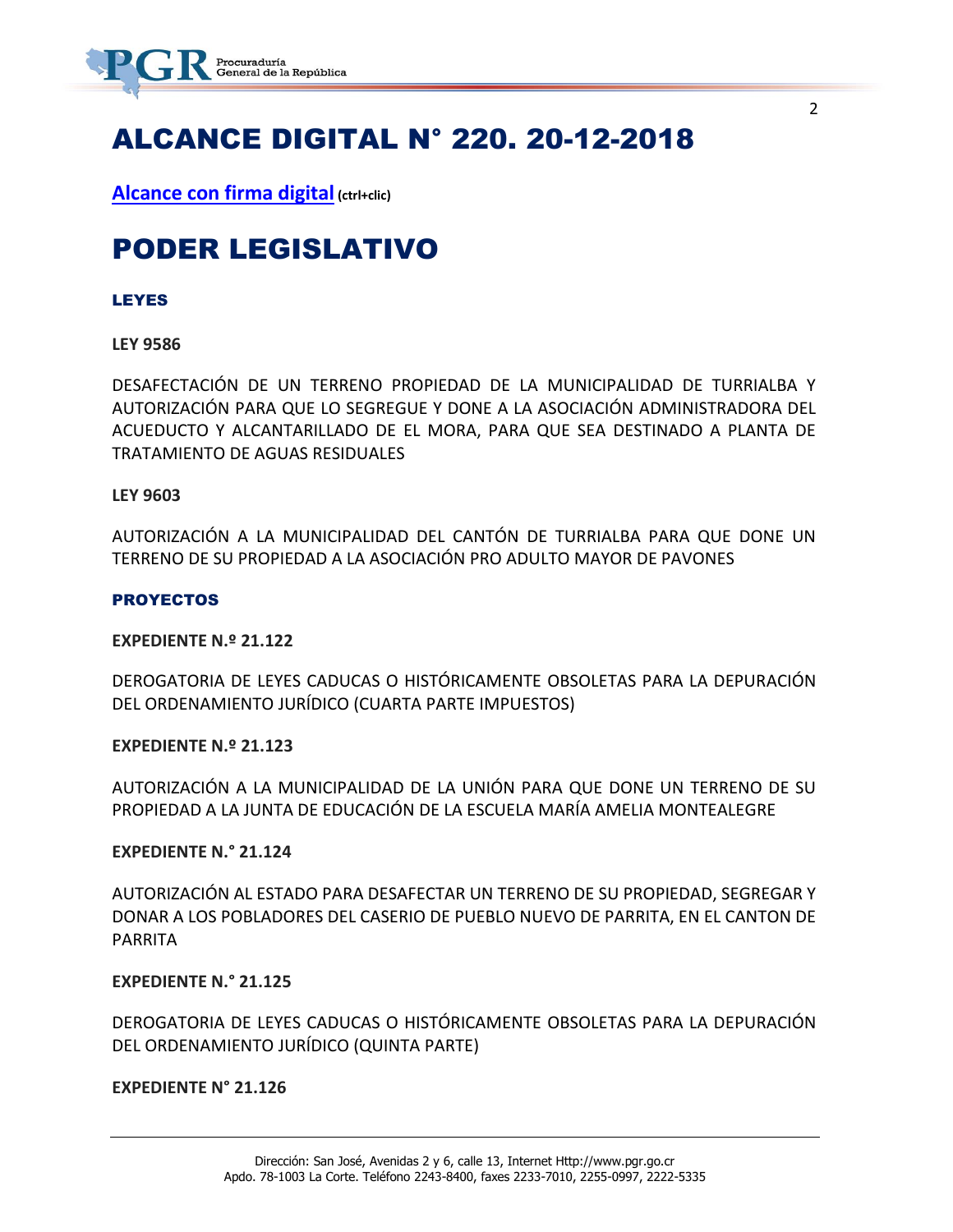

MODIFICACIÓN DE LOS ARTÍCULOS 6 Y 22 Y ADICIÓN DE LOS ARTÍCULOS 6 BIS, 6 TER, 6 QUATER, 22 BIS Y UN NUEVO INCISO AL ARTÍCULO 84 DE LA LEY ORGÁNICA DEL AMBIENTE, LEY Nº 7554 DE 4 DE OCTUBRE DE 1995. LEY PARA FORTALECER LOS MECANISMOS DE PARTICIPACIÓN CIUDADANA EN MATERIA AMBIENTAL

### **EXPEDIENTE N.º 21.127**

LEY PARA MUJERES JEFAS DE HOGAR PARA QUE TODAS SUS ENTRADAS ECONÓMICAS SEAN CONSIDERADAS COMO PARTE DE SUS INGRESOS PARA SER SUJETAS DE CRÉDITO EN EL SISTEMA BANCARIO NACIONAL

### **EXPEDIENTE N.º 21.128**

IMPLEMENTACIÓN DEL PRESUPUESTO BASE CERO PARA UNA PROGRAMACIÓN ESTRATÉGICA CON BASE EN RESULTADOS

### **EXPEDIENTE N.° 21.129**

LEY PARA LA CREACIÓN DE ALBERGUES TEMPORALES DE LAS PERSONAS EN SITUACIÓN DE ABANDONO Y SITUACIÓN DE CALLE

### **EXPEDIENTE N.° 21.132**

LEY PARA DESINCENTIVAR EL CONSUMO DE PRODUCTOS ULTRAPROCESADOS Y FORTALECER EL RÉGIMEN DE INVALIDEZ, VEJEZ Y MUERTE DE LA CAJA COSTARRICENSE DE SEGURO SOCIAL

### **EXPEDIENTE N.º 21.134**

REFORMA DEL INCISO D) DEL ARTÍCULO 4 DE LA LEY N.º 7801, DEL ARTÍCULO 23 DE LA LEY N.º 7586, DEL ÚLTIMO PÁRRAFO DEL ARTÍCULO 16 Y ADICIÓN DE UN TRANSITORIO A LA LEY N.º 8589, PARA EL CAMBIO CULTURAL Y EL TRABAJO CON HOMBRES EN BENEFICIO DE LAS MUJERES EN SITUACIONES DE VIOLENCIA

# DOCUMENTOS VARIOS

### HACIENDA

**DIRECCIÓN GENERAL DE TRIBUTACIÓN DIRECCIÓN GENERAL DE HACIENDA**

### **N° DGT-DGH-R-064-2018.**

RESOLUCIÓN SOBRE LA IMPLEMENTACIÓN DE LA AMNISTÍA TRIBUTARIA ESTABLECIDA EN LOS TRANSITORIOS VI Y XXIV DE LA LEY DE FORTALECIMIENTO DE LAS FINANZAS PÚBLICAS

# INSTITUCIONES DESCENTRALIZADAS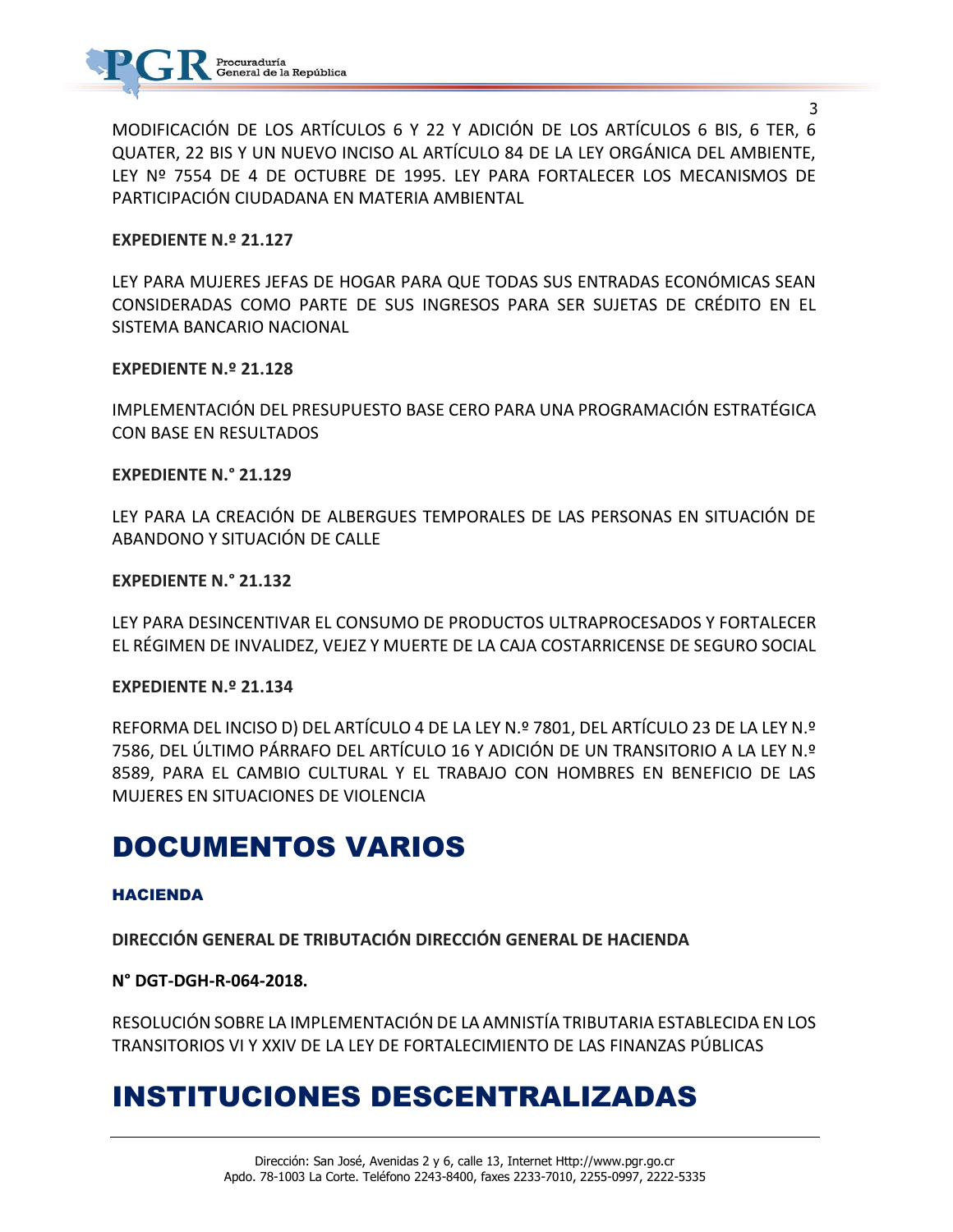

**INTENDENCIA DE ENERGÍA** 

### **RE-0113-IE-2018 DEL 17 DE DICIEMBRE DE 2018**

SIMPLIFICACIÓN Y ESTANDARIZACIÓN DE INFORMACIÓN REGULATORIA PARA EL SERVICIO DE SUMINISTRO DE GAS LICUADO DE PETRÓLEO DESTINADOS AL CONSUMIDOR FINAL, BAJO LA FIGURA DE CONCESIONARIOS DE PLANTAS ENVASADORAS Y RECOPE EN SU ACTIVIDAD DE DISTRIBUCIÓN AL MAYOREO

4

### **RE-0170-IT-2018**

SAN JOSÉ, A LAS 15:30 HORAS DEL 19 DE DICIEMBRE DE 2018 CONOCE EL INTENDENTE DE TRANSPORTE LA ACTUALIZACIÓN DEL VALOR PARA EL SISTEMA AUTOMATIZADO DE CONTEO DE PASAJEROS (VNSCP) POR AUTOBÚS PARA SER INCORPORADO EN EL MODELO DE FIJACIÓN ORDINARIA DE TARIFAS DEL SERVICIO DE TRANSPORTE REMUNERADO DE PERSONAS, MODALIDAD AUTOBÚS

# ALCANCE DIGITAL N° 219. 20-12-2018

**[Alcance con firma digital](https://www.imprentanacional.go.cr/pub/2018/12/20/ALCA219_20_12_2018.pdf) (ctrl+clic)**

# PODER LEGISLATIVO

### PROYECTOS

### **EXPEDIENTE N.° 21.081**

REFORMA DEL INCISO B) DEL ARTÍCULO 8 Y DEL INCISO C) DEL ARTÍCULO 18, Y ADICIÓN DEL ARTÍCULO 22 BIS A LA LEY N.° 3091, LEY ORGÁNICA DE LA JUNTA DE ADMINISTRACIÓN PORTUARIA Y DE DESARROLLO ECONÓMICO DE LA VERTIENTE ATLÁNTICA, DE 18 DE FEBRERO DE 1963

### **EXPEDIENTE N.º 21.083**

AUTORIZACIÓN A LA MUNICIPALIDAD DE LA UNIÓN PARA QUE DONE UN TERRENO DE SU PROPIEDAD A LA ASOCIACIÓN DE LA CASA ALBERGUE PARA ADULTO MAYOR (ASOCAAM)

### **EXPEDIENTE N.° 21.084**

REFORMA AL INCISO A) DEL ARTÍCULO 15 DE LA LEY ORGÁNICA DE LA JUNTA DE DESARROLLO REGIONAL DE LA ZONA SUR DE LA PROVINCIA DE PUNTARENAS (JUDESUR) N°9356 DEL 24 DE MAYO DEL 2016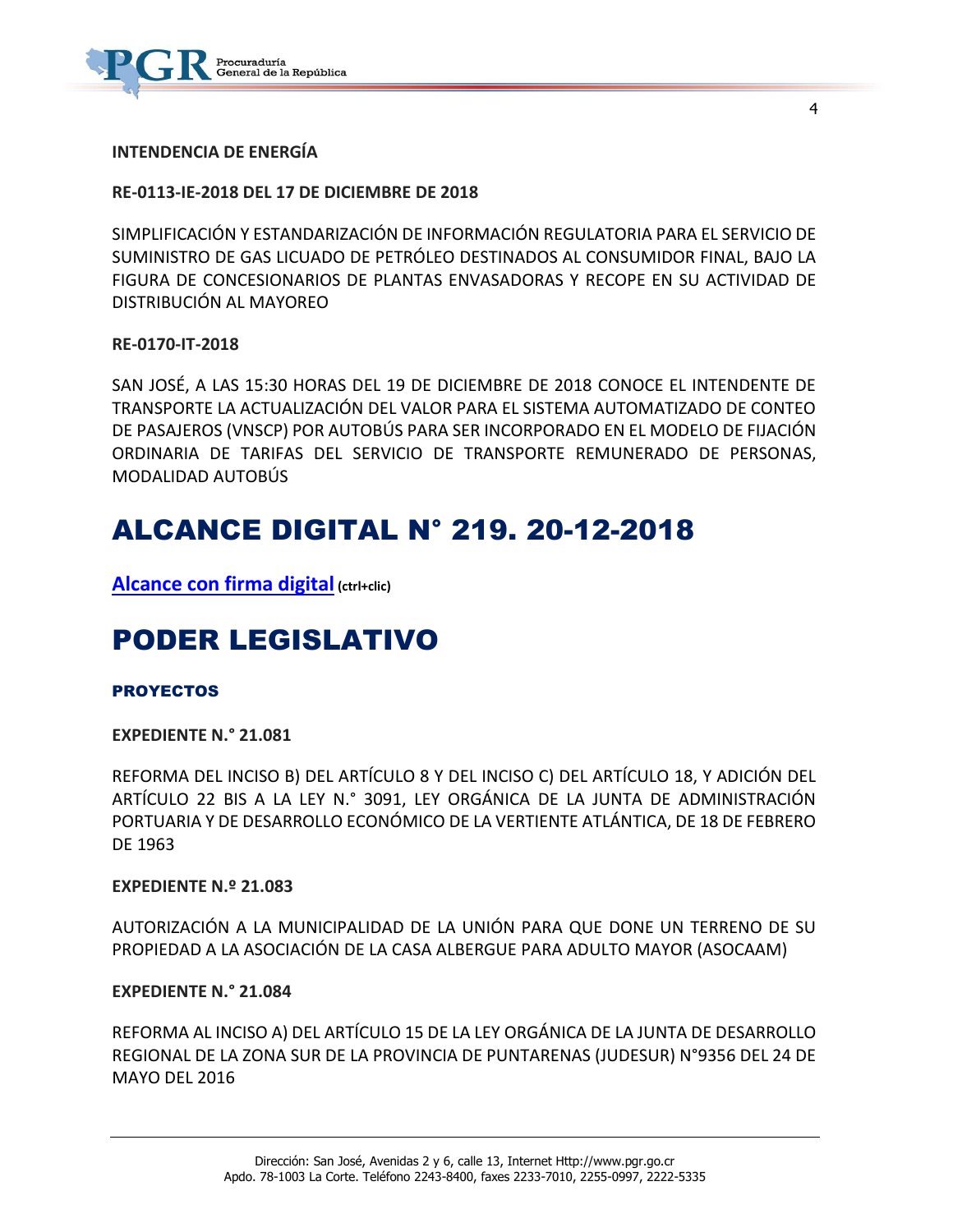

#### **EXPEDIENTE N.º 21.085**

REFORMA DEL EPÍGRAFE DEL ARTÍCULO 28, ASÍ COMO EL EPÍGRAFE Y EL PRIMER PÁRRAFO DEL INCISO 2 DE DICHO ARTÍCULO, DE LA LEY N°. 9342, CÓDIGO PROCESAL CIVIL, DEL 3 DE FEBRERO DEL 2016

### **EXPEDIENTE N.º 21.086**

LEY DE PATENTES DEL CANTÓN DE SARAPIQUÍ

**EXPEDIENTE N.° 21.087**

"LEY SOBRE LA PRODUCCIÓN Y CONTROL DE LA CALIDAD EN EL COMERCIO DE SEMILLAS"

#### **EXPEDIENTE N.º 21.088**

BENEMERITAZGO DE LAS LETRAS PATRIAS A LUISA GONZÁLEZ GUTIÉRREZ

### **EXPEDIENTE N.º 21.090**

REFORMA Y ADICIÓN A LA LEY ORGÁNICA DEL PODER JUDICIAL PARA GARANTIZAR EL FINANCIAMIENTO DE LAS SECCIONES ESPECIALIZADAS EN LAS MATERIAS DE FAMILIA Y LABORAL DE LA DEFENSA PÚBLICA DEL PODER JUDICIAL

#### **EXPEDIENTE N.º 21.091**

REFORMA A LOS ARTÍCULOS 51, 54 Y 58 DE LA LEY DE PROCEDIMIENTOS DE OBSERVANCIA DE DERECHOS DE PROPIEDAD INTELECTUAL, N.° 8039, DE 12 DE OCTUBRE DE 2000, Y SUS REFORMAS. LEY PARA PROTEGER EL DERECHO A LA EDUCACIÓN FRENTE A LOS EXCESOS COMETIDOS EN LAS LEYES DE PROPIEDAD INTELECTUAL

#### **EXPEDIENTE N.º 21.092**

LEY DE USO DE TABLAS ORIENTADORAS PARA LA FIJACIÓN DE CUOTAS ALIMENTARIAS PROVISIONALES

### **EXPEDIENTE N.° 21.094**

AUTORIZACIÓN AL INSTITUTO NACIONAL DE FOMENTO COOPERATIVO (INFOCOOP) PARA VENDER O ALQUILAR TERRENO DE SU PROPIEDAD A LA COOPERATIVA DE TRANSPORTE REMUNERADO DE PERSONAS DEL ROBLE RESPONSABILIDAD LIMITADA (COOPEROBLE R.L.)

#### **EXPEDIENTE N.° 21.095**

LEY DE NAVEGACIÓN ACUÁTICA

### **EXPEDIENTE N.º 21.096**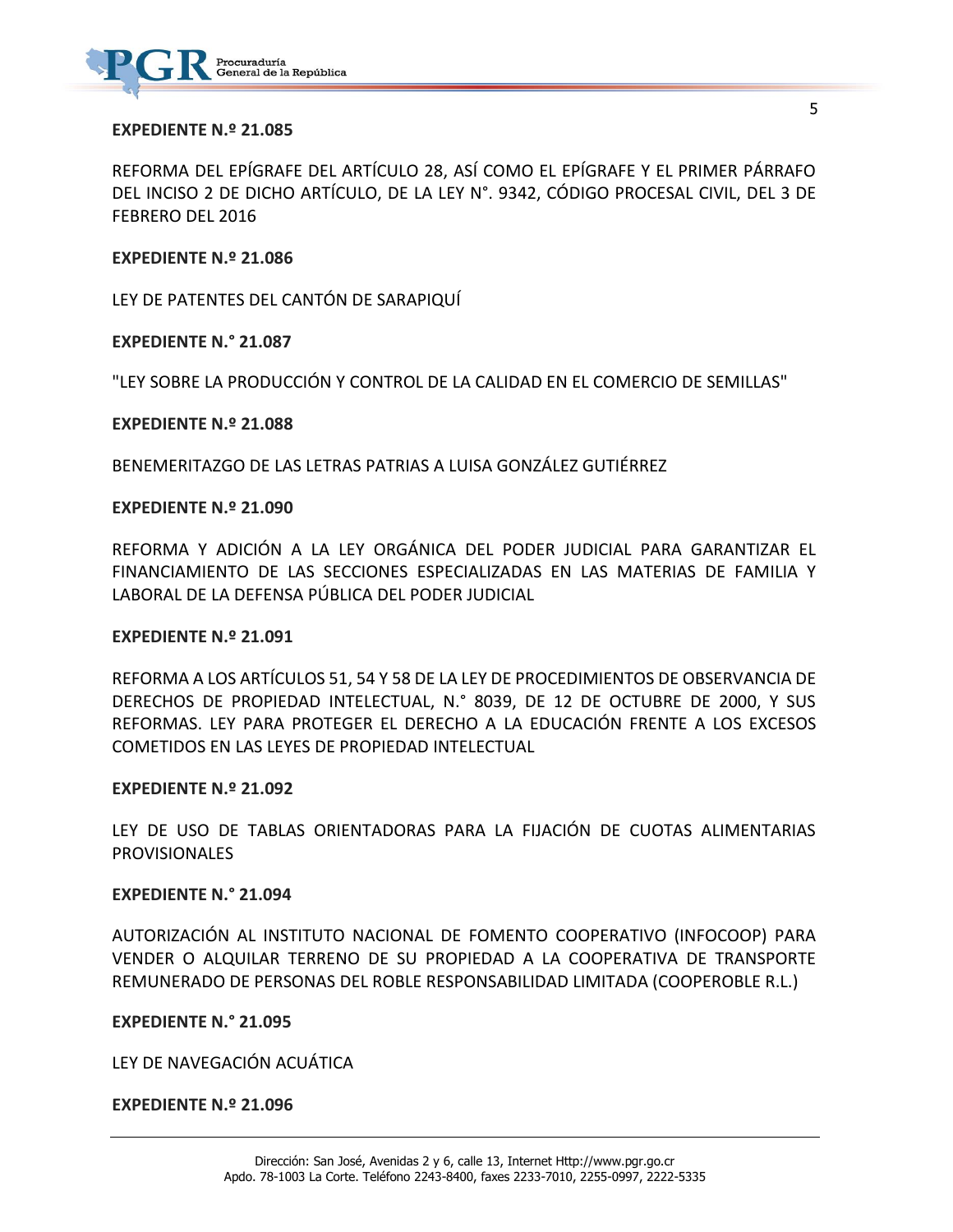

ADICIÓN DEL INCISO G) AL ARTÍCULO 3 DE LA LEY N.º 2160, LEY FUNDAMENTAL DE EDUCACIÓN, DE 25 DE SETIEMBRE DE 1957

### **EXPEDIENTE N.° 21.100**

MODIFICACIÓN DEL INCISO H) DEL ARTÍCULO 65 DE LA LEY GENERAL DE POLICÍA, N.° 7410, DE 26 DE MAYO DE 1994

### **EXPEDIENTE N.º 21.103**

REFORMA DEL ARTÍCULO 4 DE LA LEY N.º 7546, LEY DE IMPUESTOS MUNICIPALES DEL CANTÓN DE ATENAS

### **EXPEDIENTE N.° 21.105**

AUTORIZACIÓN A LA MUNICIPALIDAD DE BUENOS AIRES, PARA QUE DONE UN TERRENO DE SU PROPIEDAD A LA FUNDACIÓN PRO CLÍNICA DEL DOLOR Y CUIDADOS PALIATIVOS DE BUENOS AIRES, PARA LA CONSTRUCCIÓN DE SU SEDE

### **EXPEDIENTE N.° 21.106**

REFORMA AL ARTICULO 22 E INCORPORACIÓN DE UN NUEVO TRANSITORIO A LA LEY GENERAL DE ADUANAS, N°7557

#### **EXPEDIENTE N.º 21.107**

LEY DE SOCIEDADES PROFESIONALES

### **EXPEDIENTE N.° 21.108**

ADICIÓN DE UN NUEVO CAPÍTULO DÉCIMO AL TÍTULO II Y DE UN INCISO AL ARTÍCULO 83 DEL CÓDIGO DE TRABAJO, LEY N°2, DE 27 DE AGOSTO DE 1943 Y SUS REFORMAS, LEY PARA GARANTIZAR EL RESPETO A LA LIBERTAD DE PRENSA DE PERIODISTAS

#### **EXPEDIENTE N.° 21.110**

LEY DE CREACIÓN DEL MUSEO DE ENERGÍAS LIMPIAS

### **EXPEDIENTE N.º 21.111**

REFORMA AL ARTÍCULO 20 BIS DE LA LEY DE IMPUESTOS MUNICIPALES DEL CANTÓN DE SAN CARLOS, NO. 7773

# ALCANCE DIGITAL N° 218. 20-12-2018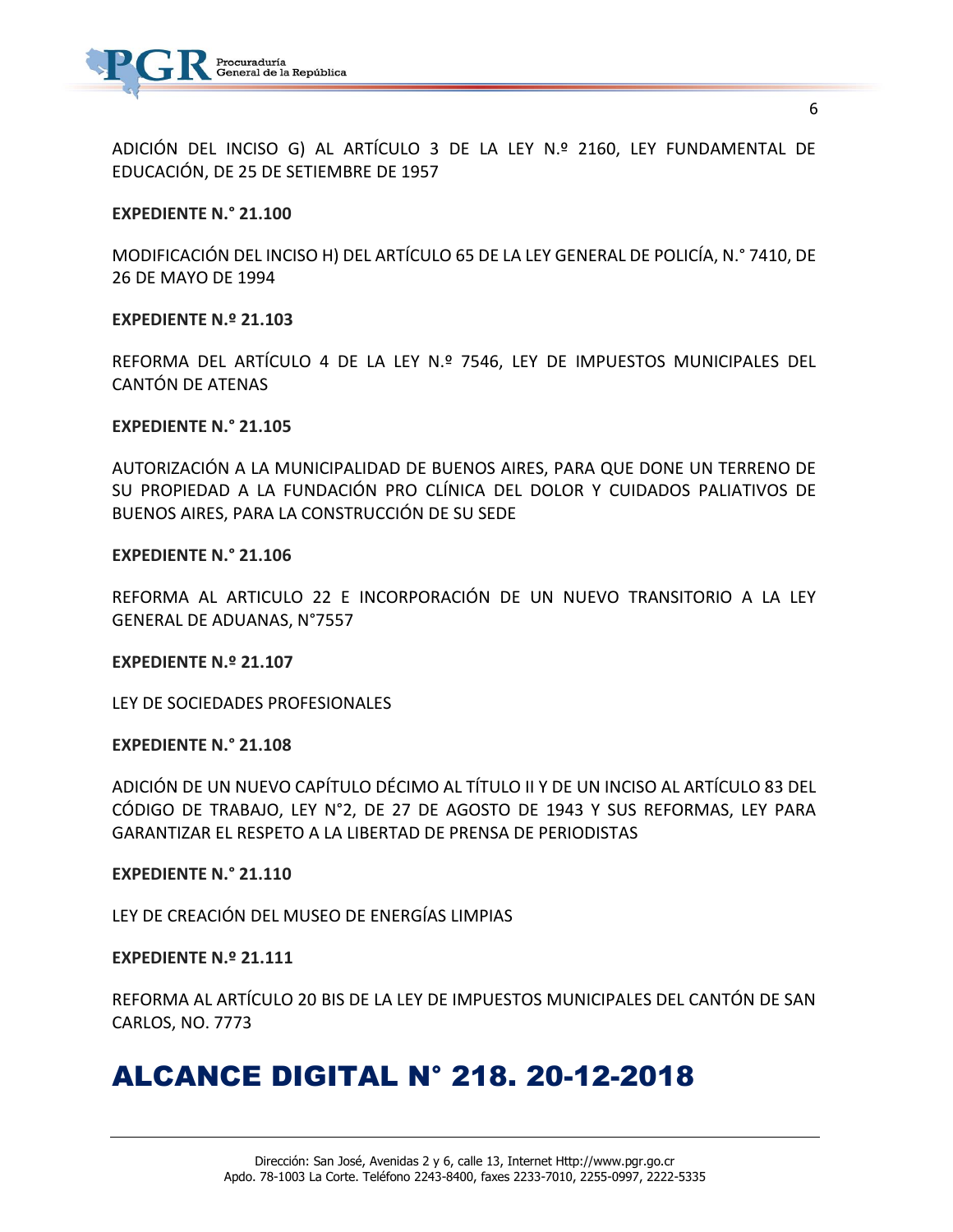

**[Alcance con firma digital](https://www.imprentanacional.go.cr/pub/2018/12/20/ALCA218_20_12_2018.pdf) (ctrl+clic)**

# NOTIFICACIONES

**AMBIENTE Y ENERGÍA**

[TRIBUNAL AMBIENTAL ADMINISTRATIVO](https://www.imprentanacional.go.cr/pub/2018/12/20/ALCA218_20_12_2018.pdf)

**AUTORIDAD REGULADORA DE LOS SERVICIOS PÚBLICOS**

[PUBLICACIÓN DE SEGUNDA VEZ](https://www.imprentanacional.go.cr/pub/2018/12/20/ALCA218_20_12_2018.pdf)

# LA GACETA

**[Gaceta con Firma digital](https://www.imprentanacional.go.cr/pub/2018/12/21/COMP_21_12_2018.pdf) (ctrl+clic)**

# PODER LEGISLATIVO

## ACUERDOS

ELEGIR A LA SEÑORA ROXANA CHACÓN ARTAVIA COMO MAGISTRADA PROPIETARIA DE LA SALA SEGUNDA DE LA CORTE SUPREMA DE JUSTICIA, POR EL PERÍODO COMPRENDIDO ENTRE EL 21 DE NOVIEMBRE DE 2018 Y EL 20 DE NOVIEMBRE DE 2026

7

# PODER EJECUTIVO

DECRETOS

**DECRETO N° 41412-RREE**

PROMULGACIÓN DEL PRESENTE ACUERDO BAJO LA MODALIDAD DE CANJE DE NOTAS ENTRE LA REPÚBLICA DE COSTA RICA Y LA REPÚBLICA FEDERAL DE ALEMANIA SOBRE EL ESTABLECIMIENTO DE UNA OFICINA LOCAL DE LA DEUTSCHE GESELLSCHAFT FUR INTERNATIONALE ZUSAMMENARBEIT (GIZ) GMBH

### **DECRETO N° 41413-RREE**

PROMULGACIÓN DEL PRESENTE ACUERDO BAJO LA MODALIDAD DE CANJE DE NOTAS ENTRE LA REPÚBLICA DE COSTA RICA Y LA REPÚBLICA FEDERAL DE ALEMANIA SOBRE EL PROYECTO "DEL CAMPO AL PLATO: LA INTEGRACIÓN DE LA BIODIVERSIDAD EN LAS CADENAS DE VALOR AGROALIMENTARIAS"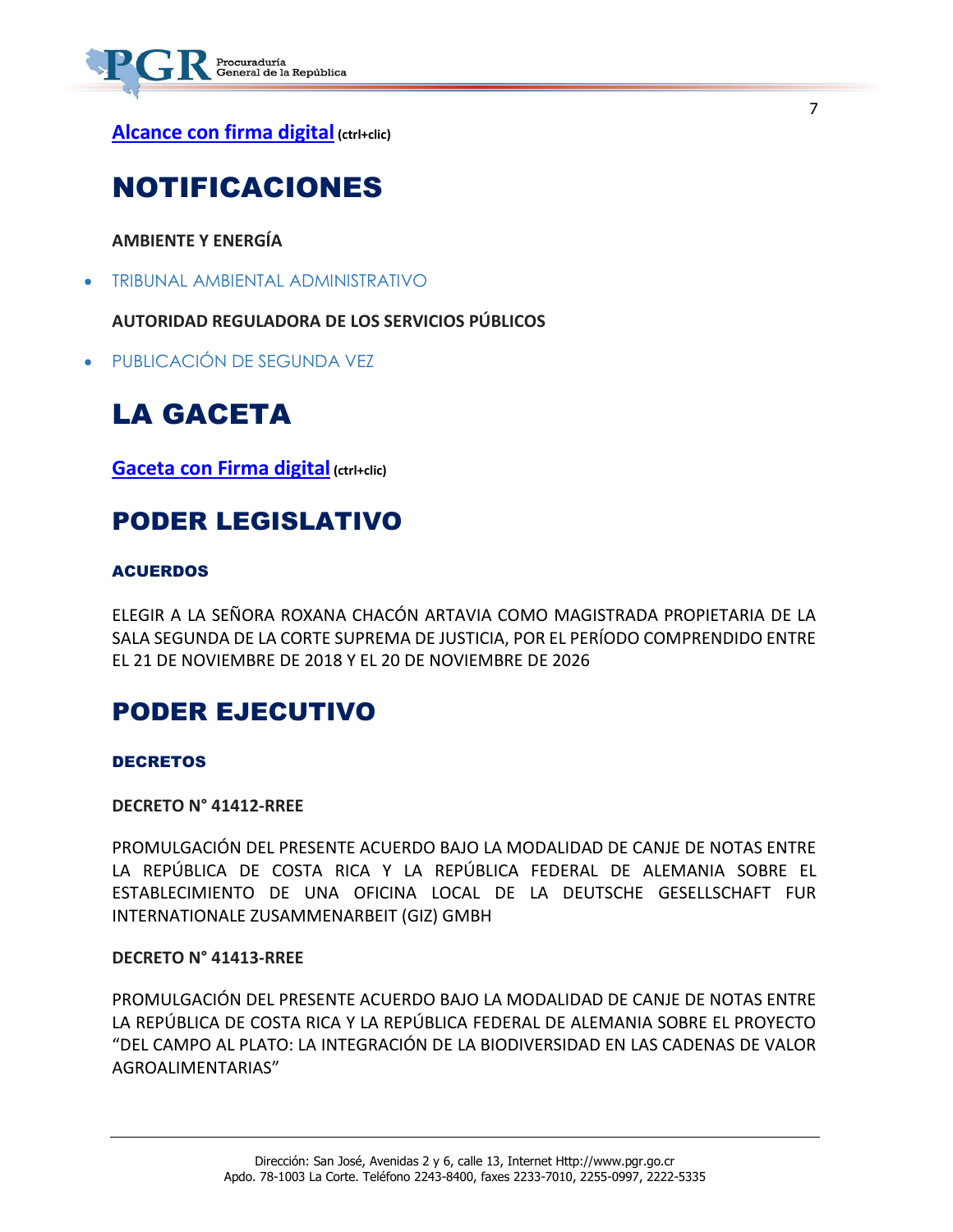

### **DECRETO N° 41414-RREE**

PROMULGACIÓN DEL PRESENTE ACUERDO BAJO LA MODALIDAD DECANJE DE NOTAS ENTRE LA REPÚBLICA DE COSTA RICA Y LA REPÚBLICA FEDERAL DE AREMANIA SOBRE EL PROYECTO "ESTABLECIMIENTO DE CORREDORES BIOLÓGICOS INTERURBANOS"

### **DECRETO Nº 41427-MOPT**

LA PROMOCIÓN DE LA MOVILIDAD SOSTENIBLE EN LAS INSTITUCIONES DE LA ADMINISTRACIÓN PÚBLICA CENTRAL

### **DECRETO N° 41425-H-MINAE-MOPT**

DEROGATORIA DEL DECRETO EJECUTIVO N° 33096 DEL 14 DE MARZO DEL 2006, QUE INCENTIVA EL USO DE VEHÍCULOS HÍBRIDOELÉCTRICOS COMO PARTE DEL USO DE TECNOLOGÍAS LIMPIAS Y SUS REFORMAS

### **DECRETO N° 41426-H-MINAE-MOPT**

INCENTIVOS PARA VEHÍCULOS ELÉCTRICOS USADOS

### **N° 41428-H-MINAE-MOPT**

MODIFICACIÓN DEL DECRETO NÚMERO 41092-MINAE-H-MOPT DEL 10 DE ABRIL DE 2018, DENOMINADO REGLAMENTO DE INCENTIVOS PARA EL TRANSPORTE ELÉCTRICO

### **DECRETO N° 41431 –MOPT**

SUSPENSIÓN DE LA EJECUCIÓN DEL DECRETO EJECUTIVO N° 15203-MOPT Y SUS REFORMAS

### DIRECTRIZ

### **DIRECTRIZ 033-MINAE-MOPT**

DIRIGIDA AL SECTOR PÚBLICO PARA LA TRANSICIÓN HACIA UNA FLOTA VEHICULAR ELÉCTRICA O CERO EMISIONES EN EL SECTOR PÚBLICO

### **MINISTERIO DE RELACIONES EXTERIORES Y CULTO**

### **DIRECTRIZ N° 001-RE**

DIRECTRIZ DEL PROCEDIMIENTO DE SOLICITUD, DESEMBOLSO Y LIQUIDACIÓN DE LOS BENEFICIOS ESTABLECIDOS EN EL ARTÍCULO 27 DEL ESTATUTO DEL SERVICIO EXTERIOR DE LA REPÚBLICA, LEY N° 3530 DEL 05 DE AGOSTO DE 1965

### ACUERDOS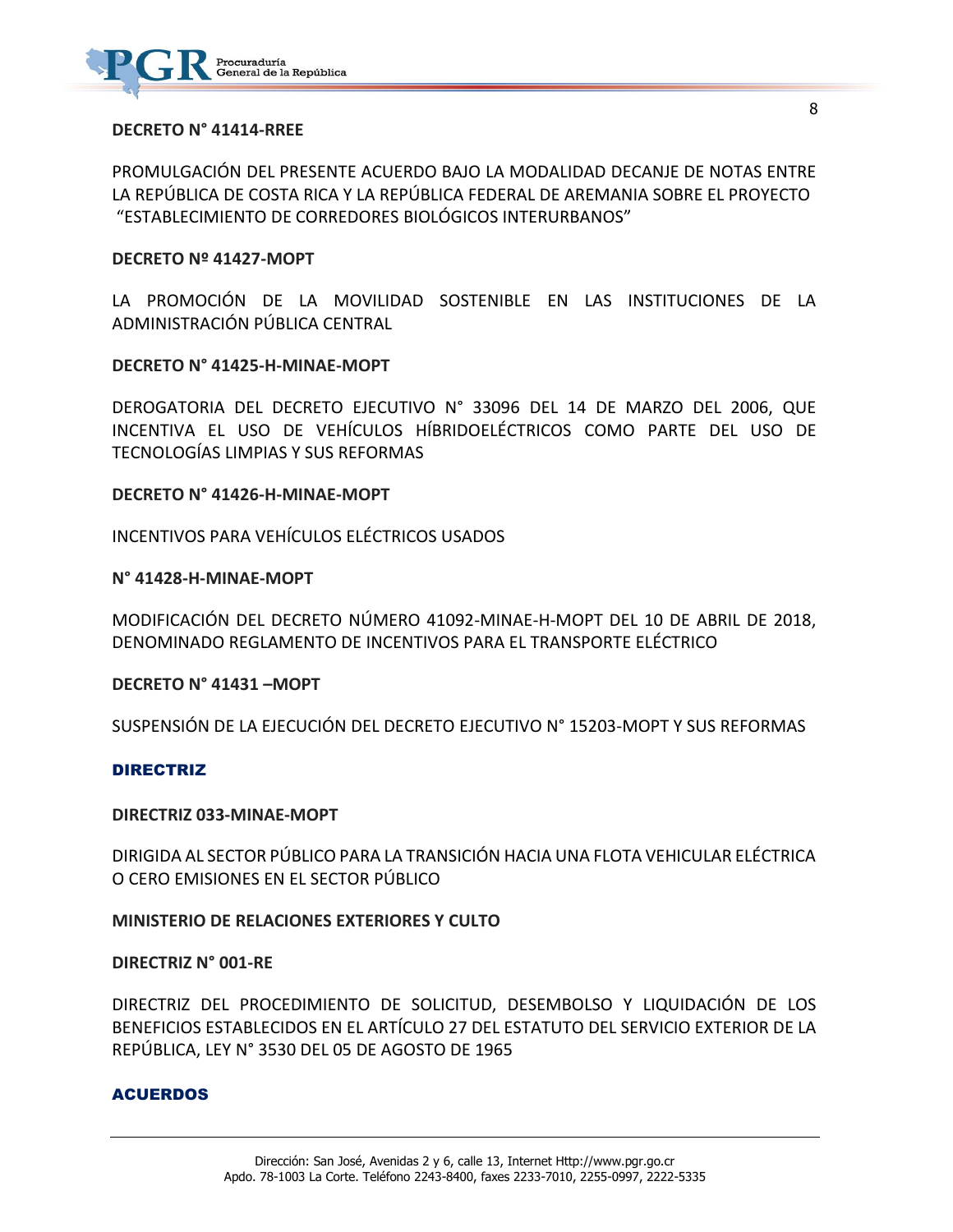

- [CONSEJO DE GOBIERNO](https://www.imprentanacional.go.cr/gaceta/#consejo-de-gobierno)
- [MINISTERIO DE RELACIONES EXTERIORES](https://www.imprentanacional.go.cr/gaceta/#ministerio-de-relacionesexteriores-y-culto) Y CULTO
- [MINISTERIO DE AGRICULTURA Y GANADERÍA](https://www.imprentanacional.go.cr/gaceta/#ministerio-de-agricultura-y-ganadera)
- [MINISTERIO DE OBRAS PÚBLICAS Y TRANSPORTES](https://www.imprentanacional.go.cr/gaceta/#ministerio-de-obras-pblicas-ytransportes)
- [MINISTERIO DE SALUD](https://www.imprentanacional.go.cr/gaceta/#ministerio-de-salud)
- [MINISTERIO DE COMERCIO EXTERIOR](https://www.imprentanacional.go.cr/gaceta/#ministerio-de-comercio-exterior)

## DOCUMENTOS VARIOS

- [GOBERNACIÓN Y POLICÍA](https://www.imprentanacional.go.cr/gaceta/#gobernacin-y-polica)
- [HACIENDA](https://www.imprentanacional.go.cr/gaceta/#hacienda)
- [AGRICULTURA Y GANADERÍA](https://www.imprentanacional.go.cr/gaceta/#agricultura-y-ganadera)
- [EDUCACIÓN PÚBLICA](https://www.imprentanacional.go.cr/gaceta/#educacin-pblica)
- [TRABAJO Y SEGURIDAD SOCIAL](https://www.imprentanacional.go.cr/gaceta/#trabajo-y-seguridad-social)
- [JUSTICIA Y PAZ](https://www.imprentanacional.go.cr/gaceta/#justicia-y-paz)
- [AMBIENTE Y ENERGÍA](https://www.imprentanacional.go.cr/gaceta/#ambiente-y-energa)

# TRIBUNAL SUPREMO DE ELECCIONES

**[DECRETOS](https://www.imprentanacional.go.cr/gaceta/#decretos)** 

### **DECRETO N° 15-2018**

REFORMA AL REGLAMENTO PARA LA INSCRIPCIÓN DE CANDIDATURAS Y SORTEO DE LA POSICIÓN DE LOS PARTIDOS POLÍTICOS EN LAS PAPELETAS

- [EDICTOS](https://www.imprentanacional.go.cr/gaceta/#edictos)
- [AVISOS](https://www.imprentanacional.go.cr/gaceta/#avisos)

# CONTRATACION ADMINISTRATIVA

- [PROGRAMA DE ADQUISICIONES](https://www.imprentanacional.go.cr/gaceta/#programa-de-adquisiciones)
- [LICITACIONES](https://www.imprentanacional.go.cr/gaceta/#licitaciones)
- [ADJUDICACIONES](https://www.imprentanacional.go.cr/gaceta/#adjudicaciones)
- [FE DE ERRATAS](https://www.imprentanacional.go.cr/gaceta/#fe-de-erratas)

## REGLAMENTOS

**[CONSEJO NACIONAL PARA INVESTIGACIONES](https://www.imprentanacional.go.cr/gaceta/#consejo-nacional-parainvestigaciones) [CIENTÍFICAS Y TECNOLÓGICAS](https://www.imprentanacional.go.cr/gaceta/#consejo-nacional-parainvestigaciones)**

PREMIO DE PERIODISMO EN CIENCIA TECNOLOGÍA E INNOVACIÓN

**[INSTITUTO NACIONAL DE SEGUROS](https://www.imprentanacional.go.cr/gaceta/#instituto-nacional-de-seguros)**

REGLAMENTO PARA LA SELECCIÓN Y NOMBRAMIENTO DEL AUDITOR Y SUBAUDITOR INTERNO DEL INSTITUTO NACIONAL DE SEGUROS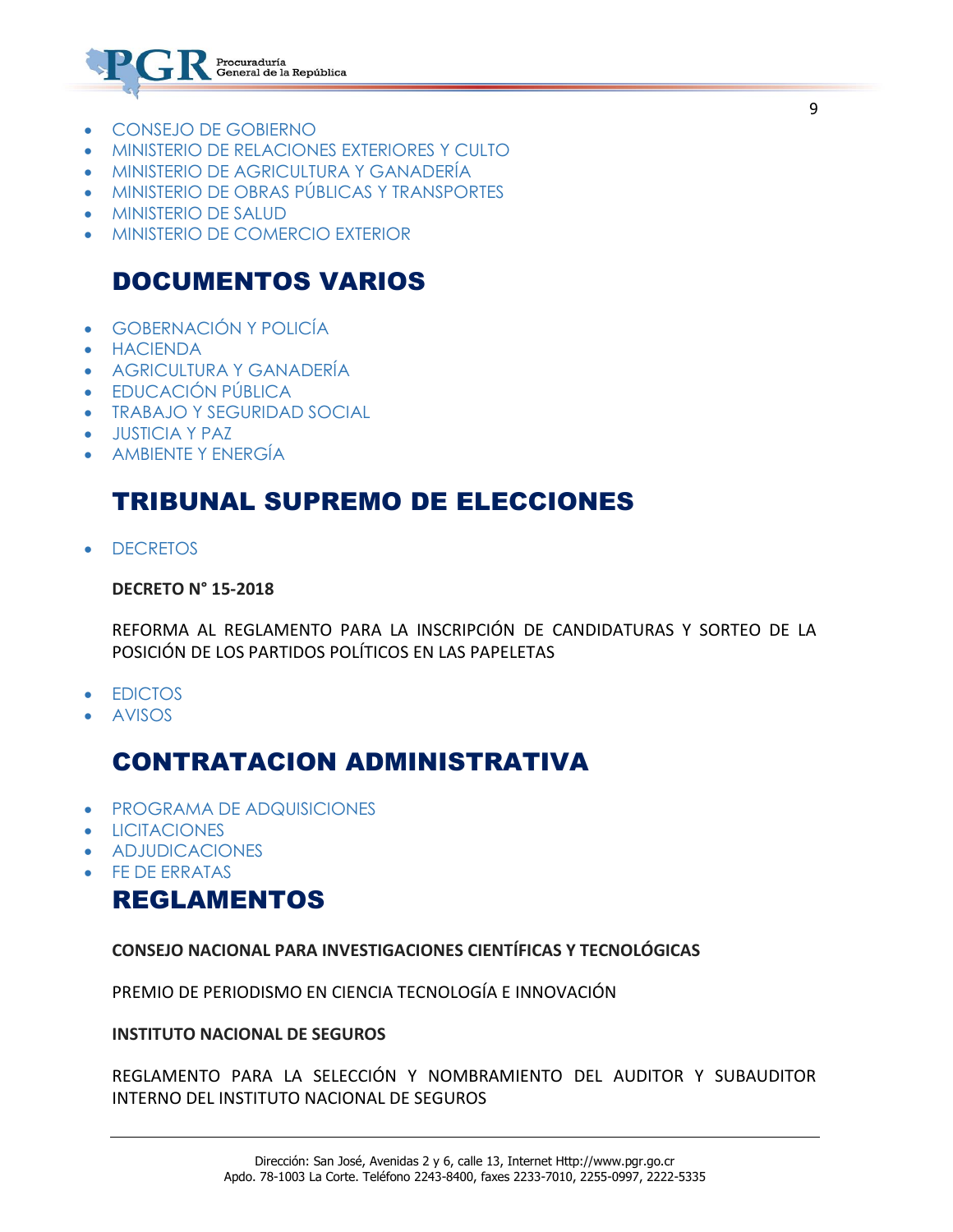

## **[COMISIÓN NACIONAL DE PRÉSTAMOS](https://www.imprentanacional.go.cr/gaceta/#comisin-nacional-de-prstamos) [PARA LA EDUCACIÓN](https://www.imprentanacional.go.cr/gaceta/#comisin-nacional-de-prstamos)**

REGLAMENTOS INTERNOS

**[AVISOS](https://www.imprentanacional.go.cr/gaceta/#avisos)**

**COLEGIO DE CIRUJANOS DENTISTAS DE COSTA RICA**

REGLAMENTO DE ACREDITACIÓN Y RECERTIFICACIÓN ACADÉMICA EN ODONTOLOGÍA

### **[MUNICIPALIDADES](https://www.imprentanacional.go.cr/gaceta/#municipalidades)**

### **MUNICIPALIDAD DE DESAMPARADOS**

PROYECTO DE REGLAMENTO PARA EL USO DE ESTACIONAMIENTOS AUTORIZADOS DE LA MUNICIPALIDAD DE DESAMPARADOS

### **MUNICIPALIDAD DE MORAVIA**

REGLAMENTO DE LA MUNICIPALIDAD DE MORAVIA PARA EL OTORGAMIENTO DE PERMISOS Y LICENCIAS DE INFRAESTRUCTURA Y SERVICIOS DE TELECOMUNICACIONES

REGLAMENTO PARA REGULAR LAS REPARACIONES, REMODELACIONES, AMPLIACIONES Y OTRAS OBRAS MENORES O DE MANTENIMIENTO EN EL CANTÓN DE MORAVIA

### **MUNICIPALIDAD DE TILARÁN**

ADOPCIÓN DEL REGLAMENTO DE OPERACIÓN Y MANTENIMIENTO DEL CEMENTERIO MUNICIPAL DE TILARÁN

## REMATES

[AVISOS](https://www.imprentanacional.go.cr/gaceta/#avisos)

## INSTITUCIONES DESCENTRALIZADAS

- [UNIVERSIDAD DE COSTA RICA](https://www.imprentanacional.go.cr/gaceta/#universidad-de-costa-rica)
- [UNIVERSIDAD ESTATAL A DISTANCIA](https://www.imprentanacional.go.cr/gaceta/#universidad-estatal-a-distancia)
- [INSTITUTO COSTARRICENSE DE ACUEDUCTOS](https://www.imprentanacional.go.cr/gaceta/#instituto-costarricense-deacueductos) [Y ALCANTARILLADOS](https://www.imprentanacional.go.cr/gaceta/#-y-alcantarillados)
- [SERVICIO NACIONAL DE AGUAS SUBTERRÁNEAS](https://www.imprentanacional.go.cr/gaceta/#servicio-nacional-de-aguassubterrneas) [RIEGO Y AVENAMIENTO](https://www.imprentanacional.go.cr/gaceta/#-riego-y-avenamiento)
- [SUPERINTENDENCIA DE TELECOMUNICACIONES](https://www.imprentanacional.go.cr/gaceta/#superintendencia-detelecomunicaciones)

## REGIMEN MUNICIPAL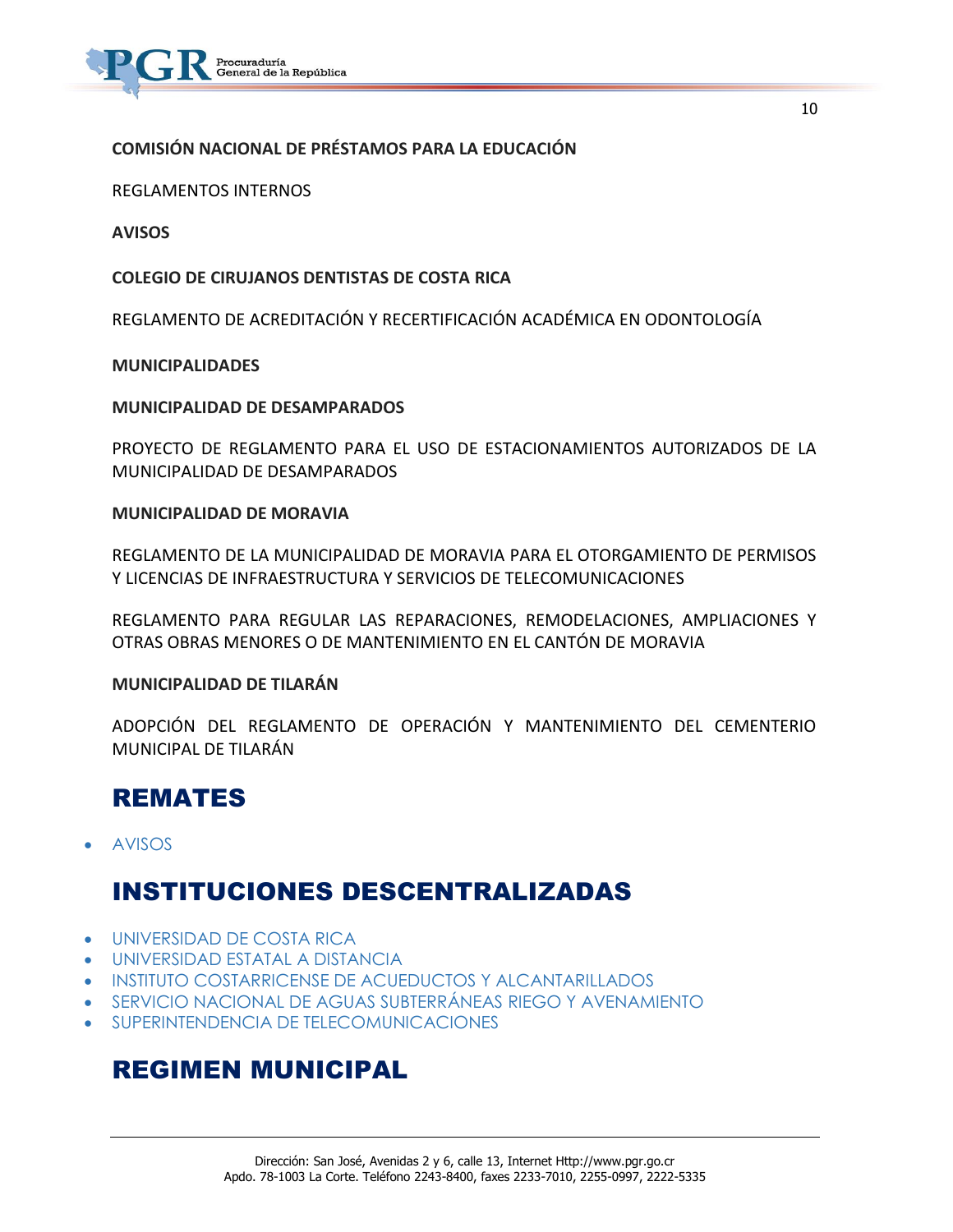

- [MUNICIPALIDAD DE PARAISO](https://www.imprentanacional.go.cr/gaceta/#municipalidad-de-paraiso)
- [MUNICIPALIDAD DE BUENOS AIRES](https://www.imprentanacional.go.cr/gaceta/#municipalidad-de-buenos-aires)

# AVISOS

- [CONVOCATORIAS](https://www.imprentanacional.go.cr/gaceta/#convocatorias)
- [AVISOS](https://www.imprentanacional.go.cr/gaceta/#avisos)

# NOTIFICACIONES

- [MINISTERIO GOBERNACIÓN Y POLICÍA](https://www.imprentanacional.go.cr/gaceta/#ministerio-gobernacin-y-polica)
- [SEGURIDAD PÚBLICA](https://www.imprentanacional.go.cr/gaceta/#seguridad-pblica)
- [HACIENDA](https://www.imprentanacional.go.cr/gaceta/#hacienda)
- [JUSTICIA Y PAZ](https://www.imprentanacional.go.cr/gaceta/#justicia-y-paz)
- [AMBIENTE Y ENERGÍA](https://www.imprentanacional.go.cr/gaceta/#ambiente-y-energa)
- [CONTRALORÍA GENERAL DE LA REPÚBLICA](https://www.imprentanacional.go.cr/gaceta/#contralora-general-de-larepblica)
- [INSTITUTO NACIONAL DE APRENDIZAJE](https://www.imprentanacional.go.cr/gaceta/#instituto-nacional-deaprendizaje)
- [MUNICIPALIDADES](https://www.imprentanacional.go.cr/gaceta/#municipalidades)

# FE DE ERRATAS

## **GOBERNACIÓN Y POLICÍA**

### **JUNTA ADMINISTRATIVA DE LA IMPRENTA NACIONAL**

En La Gaceta N° 233 de fecha 14 de diciembre del 2018, página 31, se publicó el documento N° IN2018303715, correspondiente a Municipalidades de la Municipalidad del Cantón Central de Limón, en el cual por error se indicó en el título como Municipalidad de San José, siendo lo correcto Municipalidad del Cantón Central de Limón. Lo demás permanece igual.

La Uruca, 20 de diciembre del 2018. — Lic. Carlos Andrés Torres Salas, Director General. — 1 vez . —Exonerado. — (IN2018307935).

En La Gaceta N° 234 de fecha lunes 17 de diciembre del 2018, páginas 24 y 25, se publicó el documento N° 2018296174, correspondiente al Decreto N° 41409-H del Poder Ejecutivo, dicha publicación debe quedar sin efecto en todos sus extremos.

La Uruca, 20 de diciembre del 2018. —Lic. Carlos Andrés Torres Salas, Director General. — 1 vez. —Exonerado. — (IN2018307936).

# BOLETÍN JUDICIAL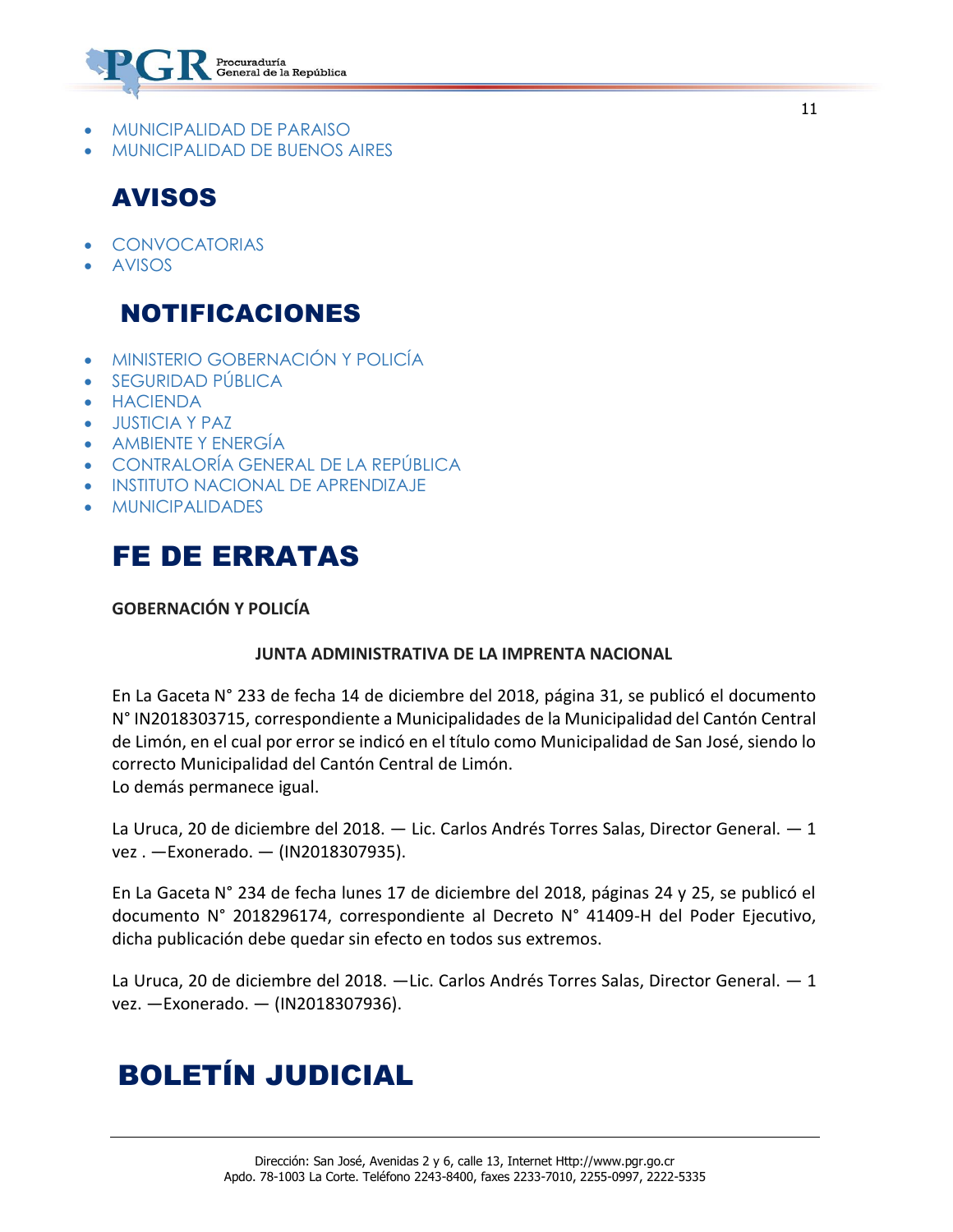12

## **[Boletín con Firma digital](https://www.imprentanacional.go.cr/pub-boletin/2018/12/bol_21_12_2018.pdf) (ctrl+clic)** CORTE SUPREMA DE JUSTICIA

## [SECRETARÍA GENERAL](https://www.imprentanacional.go.cr/boletin/#secretara-general)

**CIRCULAR Nº 158-2018**

ASUNTO: ACTUALIZACIÓN DE LOS MONTOS DE LAS MULTAS DE TRÁNSITO QUE REGIRÁN PARA ENERO DEL 2019, SEGÚN EL ARTÍCULO 148 DE LA LEY 9078 "LEY DE TRÁNSITO POR VÍAS PÚBLICAS TERRESTRES Y SEGURIDAD VIAL"

## SALA CONSTITUCIONAL

### **ASUNTO: ACCIÓN DE INCONSTITUCIONALIDAD.**

A LOS TRIBUNALES Y AUTORIDADES DE LA REPÚBLICA

### HACE SABER

## **TERCERA PUBLICACIÓN**

Para los efectos del artículo 90 párrafo primero de la Ley de la Jurisdicción Constitucional, que en la acción de inconstitucionalidad que se tramita con el número 14-014251-0007-CO promovida por Alejandro Abellán Cisneros, Álvaro Valerio Sánchez, Jorge Antonio Bagnarello Orozco, Óscar Pizarro Martínez contra el artículo 2 de la Ley número 7858, la Directriz número MTSS-012-2014 y la resolución número MTSS-010-2014, se ha dictado el voto número 2018-019030 de las diecisiete horas y quince minutos de catorce de noviembre de dos mil dieciocho, que literalmente dice:

«Por mayoría, se declaran sin lugar las acciones acumuladas, siempre y cuando se interprete la reforma al artículo 3 de la Ley número 7605 de 2 de mayo de 1996 efectuada por el artículo 2 de la Ley número 7858, la directriz número MTSS-012-2014 y la resolución número MTSS-010-2014 de 4 de agosto del 2014, en el sentido de que no resultan contrarias al principio de irretroactividad, si sus efectos son aplicables únicamente a aquellas personas que hubieran obtenido el derecho a la pensión o jubilación con posterioridad a la entrada en vigencia de la citada ley 7858. Se dimensionan los efectos jurídicos de esta sentencia en el sentido de que esta interpretación surtirá efectos a partir de su publicación íntegra el Boletín Judicial, de forma tal que, en el eventual caso de que la Administración Pública y los tribunales ordinarios llegaran a la conclusión de que la norma impugnada, la directriz y la resolución están vigentes, el tope se aplicará hacia futuro, y no hacia el pasado, por lo que la Administración Pública no podrá cobrar ninguna suma que los jubilados y pensionados hayan recibido con anterioridad al día que se haga la publicación referida. Aquellas personas que hubieran obtenido el derecho a la pensión o jubilación con anterioridad a la entrada en vigencia de la citada ley 7858, quedan sujetos a los tributos vigentes conforme al ordenamiento jurídico, los cuales se les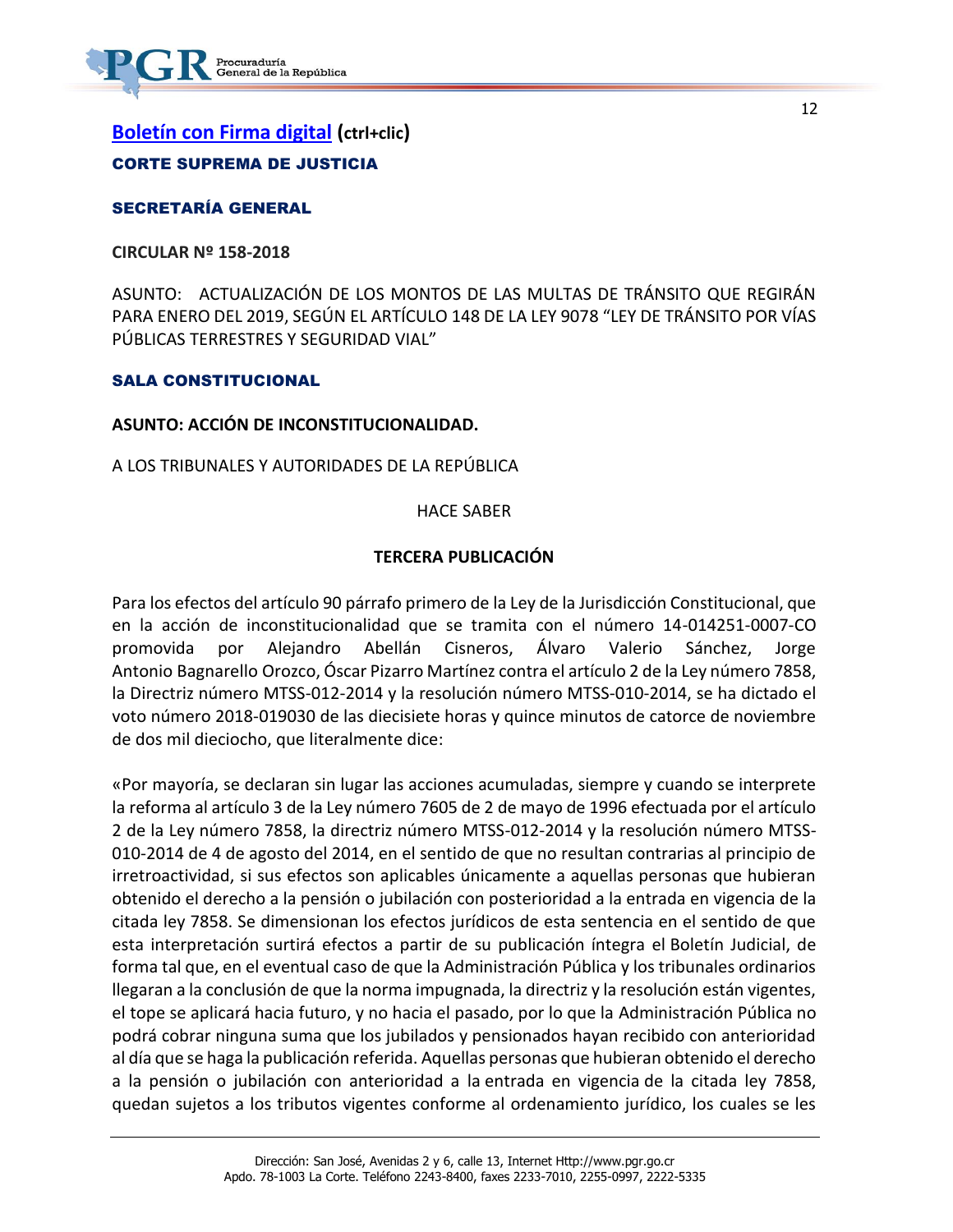

13

aplican a los regímenes con cargo al Presupuesto Nacional y para el Régimen de Pensiones del Magisterio Nacional. En los demás agravios alegados, se declara sin lugar la acción. El Magistrado Cruz Castro da razones adicionales respecto del voto de mayoría y declara con lugar las acciones acumuladas en relación con el criterio que se utiliza para imponer el tope. El magistrado Rueda Leal, en cuanto al artículo 3 de la Ley número 7605, declara constitucionalmente válido que conforme al principio de solidaridad social, cuando un régimen de pensiones se encuentra en una crisis de sostenibilidad financiera, a fin de solventar esa situación, se apliquen topes con base en estudios técnicos tanto a quienes hayan obtenido el derecho a la pensión o jubilación con anterioridad a la entrada en vigencia de la citada ley 7858, como a quienes hayan accedido a él con posterioridad. En cuanto al artículo 3 bis de la Ley número 7605, el magistrado Rueda Leal salva el voto y declara con lugar la acción por violación al derecho a la igualdad en relación con el principio de solidaridad social, pues cuando un régimen de pensiones es insostenible desde el punto de vista financiero, deviene inconstitucional que ciertos beneficiarios no contribuyan, sin que alguna razón válida lo justifique. En cuanto al expediente 14-014251-0007-CO, el magistrado Rueda Leal declara sin lugar la acción con fundamento en razones diferentes. La Magistrada Hernández López declara constitucionalmente válido que el legislador disponga la aplicación de topes con base a criterios técnicos, a los pagos por jubilación en curso de pago, independientemente de la entrada en vigencia de la ley, en los regímenes estatales de pensiones solidarios y contributivos, siempre que se haga con respeto a los principios de razonabilidad y proporcionalidad, pero salva el voto y se aparta del criterio de mayoría por estimar que, al excluirse del tope establecido a los jubilados con postergación, se ha creado un trato diferente insuficientemente justificado frente a la finalidad de la norma y, por eso mismo, lesivo del derecho constitucional a la igualdad, por lo que declara inconstitucional el inciso b) del artículo 3 Bis de la Ley 7858. La magistrada Esquivel Rodríguez declara sin lugar las acciones acumuladas y salva el voto únicamente respecto al tema de la interpretación conforme de la irretroactividad, por cuanto estima constitucionalmente válido que el legislador disponga la aplicación de topes con base a criterios técnicos, a los pagos por jubilación en curso de pago, independientemente de la entrada en vigencia de la ley» San José, 15 de noviembre del 2018.

### **Vernor Perera León**

Secretario a. í.

O. C.N°364-12-2017.—SolicitudN°68-2017-JA.—( IN2018298559).

Para los efectos del artículo 90 párrafo primero de la Ley de la Jurisdicción Constitucional, que en la acción de inconstitucionalidad que se tramita con el número 14-014556-0007-CO, promovida por Mauro Murillo Arias contra el artículo 2 de la Ley 7858 del 22 de diciembre de 1998 y la Directriz 012-MTSS-2014, por estimarlos contrarios a los principios de publicidad y transparencia del procedimiento legislativo, al principio de irretroactividad, principio de razonabilidad y principio de igualdad, derecho a la pensión, derecho de propiedad, contenidos en los artículos 11, 33, 34, 39, 41, 45 y 74 de la Constitución Política, se ha dictado el voto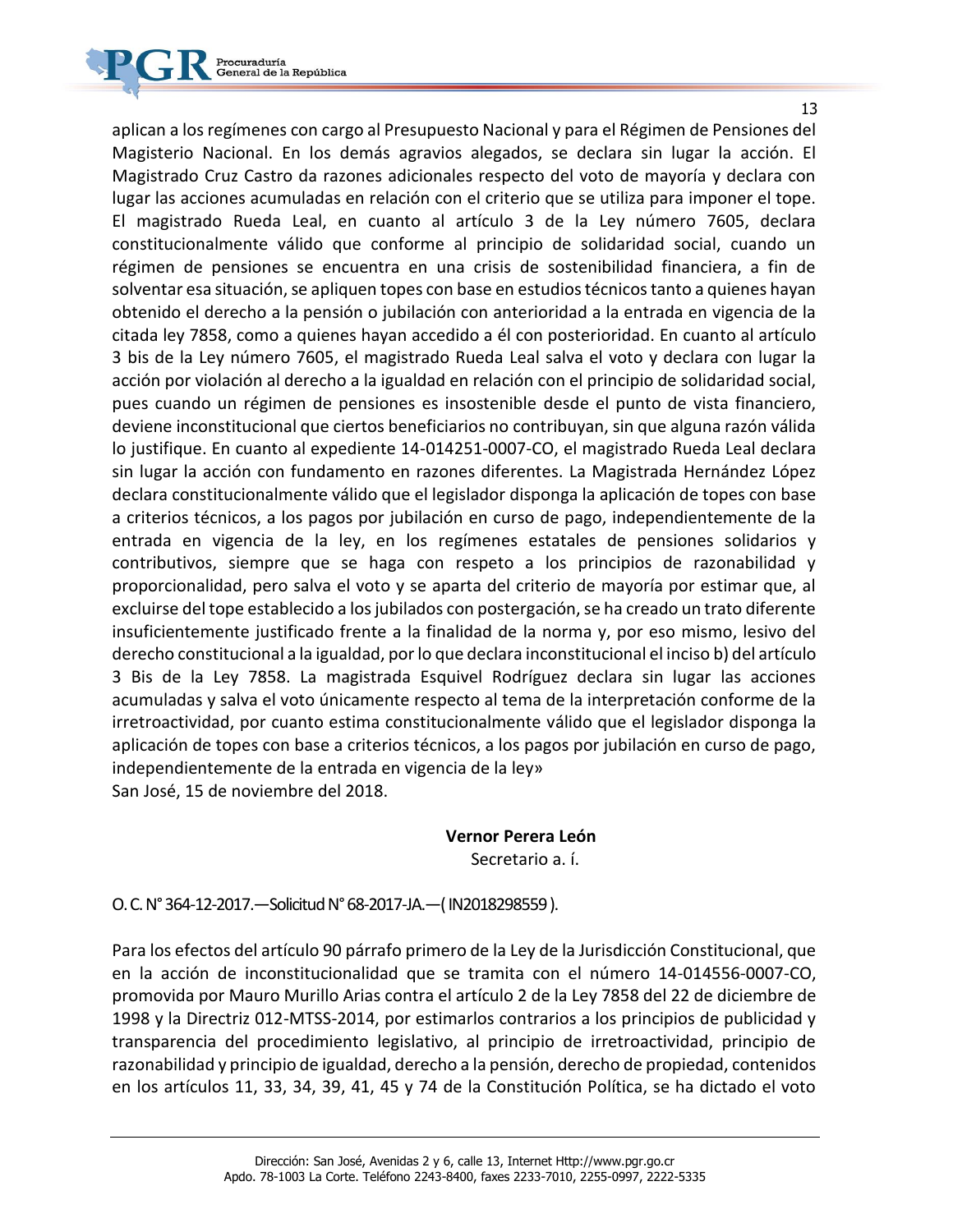número 2018-019485 de las doce horas y quince minutos de veintiuno de noviembre de dos mil dieciocho, que literalmente dice:

«Por mayoría, se declara sin lugar la acción, siempre y cuando se interprete la reforma al artículo 3 de la Ley número 7605 de 2 de mayo de 1996 efectuada por el artículo 2 de la Ley número 7858, la directriz número MTSS-012-2014 y la resolución número MTSS-010-2014 de 4 de agosto del 2014, en el sentido de que no resultan contrarias al principio de irretroactividad, si sus efectos son aplicables únicamente a aquellas personas que hubieran obtenido el derecho a la pensión o jubilación CON POSTERIORIDAD a la entrada en vigencia de la citada ley 7858. Se dimensionan los efectos jurídicos de esta sentencia en el sentido de que esta interpretación surtirá efectos a partir de su publicación íntegra el *Boletín Judicial*, de forma tal que, en el eventual caso de que la Administración Pública y los tribunales ordinarios llegaran a la conclusión de que la norma impugnada, la directriz y la resolución están vigentes, el tope se aplicará hacia futuro, y no hacia el pasado, por lo que la Administración Pública no podrá cobrar ninguna suma que los jubilados y pensionados hayan recibido con anterioridad al día que se haga la publicación referida. Aquellas personas que hubieran obtenido el derecho a la pensión o jubilación CON ANTERIORIDAD a la entrada en vigencia de la citada Ley 7858, quedan sujetos a los tributos vigentes conforme al ordenamiento jurídico, los cuales se les aplican a los regímenes con cargo al Presupuesto Nacional y para el Régimen de Pensiones del Magisterio Nacional. En los demás agravios alegados, se declara sin lugar la acción. El Magistrado Cruz Castro da razones adicionales respecto del voto de mayoría y declara con lugar la acción en relación con el criterio que se utiliza para imponer el tope. La Magistrada Hernández López declara constitucionalmente válido que el legislador disponga la aplicación de topes con base a criterios técnicos, a los pagos por jubilación en curso de pago, independientemente de la entrada en vigencia de la ley, en los regímenes estatales de pensiones solidarios y contributivos, siempre que se haga con respeto a los principios de razonabilidad y proporcionalidad, pero salva el voto y se aparta del criterio de mayoría por estimar que, al excluirse del tope establecido a los jubilados con postergación, se ha creado un trato diferente insuficientemente justificado frente a la finalidad de la norma y, por eso mismo, lesivo del derecho constitucional a la igualdad, por lo que declara inconstitucional el inciso b) del artículo 3 Bis de la Ley 7858. La magistrada Esquivel Rodríguez declara sin lugar la acción y salva el voto únicamente respecto al tema de la interpretación conforme de la irretroactividad, por cuanto estima constitucionalmente válido que el legislador disponga la aplicación de topes con base a criterios técnicos, a los pagos por jubilación en curso de pago, independientemente de la entrada en vigencia de la ley. El Magistrado Rueda Leal declara sin lugar la acción por razones diferentes, toda vez que no se había aplicado el rebajo impugnado a las partes al momento de interponer el asunto base. Notifíquese» San José, 22 de noviembre del 2018.

 **Vernor Perera León,**

Secretario a. í.

O. C.N°364-12-2017.—SolicitudN°68-2017-JA.—(IN2018298560 ).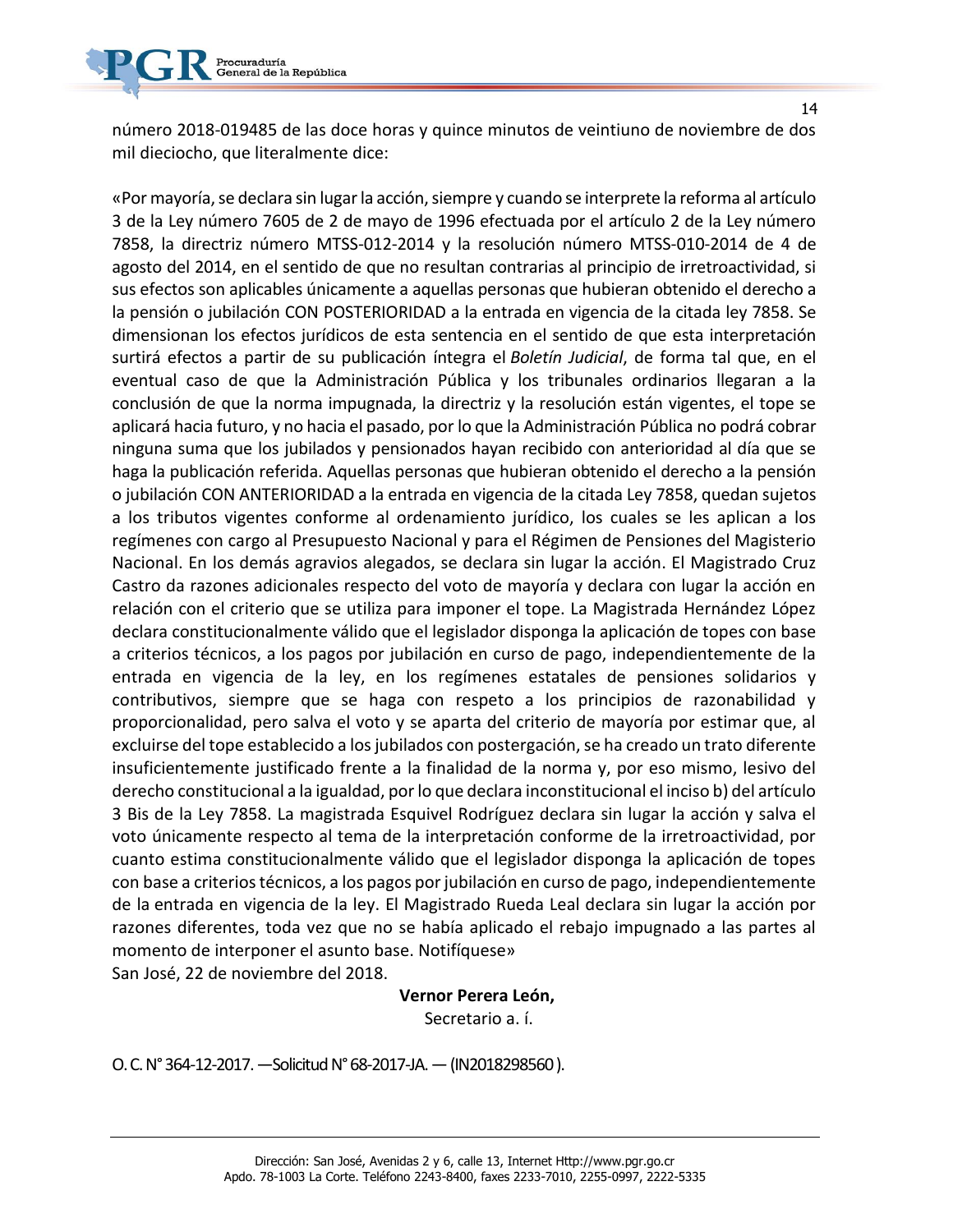

Para los efectos del artículo 90 párrafo primero de la Ley de la Jurisdicción Constitucional, que en la acción de inconstitucionalidad que se tramita con el número 15-000432-0007-CO, promovida por Miguel Ángel Cordero Vásquez contra la Ley N° 7858, la Resolución N° MTSS-010-2014 y la Directriz 012-MTSS-2014, por estimarlas contrarias al principio de irretroactividad, principio de razonabilidad y proporcionalidad, principio de igualdad, principio de no confiscatoriedad, al principio de legalidad y al principio de reserva legal, contenidos en los artículos 11, 33, 34, 45 y 74 de la Constitución Política, se ha dictado el voto número 2018-019487 de las doce horas y diecisiete minutos de veintiuno de noviembre de dos mil dieciocho, que literalmente dice:

«Voto: Por mayoría, se declara sin lugar la acción, siempre y cuando se interprete que la directriz número MTSS-012-2014 y la resolución número MTSS-010-2014 de 4 de agosto del 2014 no resultan contrarias al principio de irretroactividad, por ser sus efectos aplicables únicamente a aquellas personas que hubieran obtenido el derecho a la pensión o jubilación CON POSTERIORIDAD a la entrada en vigencia del artículo 3 de la Ley número 7605 de 2 de mayo de 1996 efectuada por el artículo 2 de la Ley número 7858. Se dimensionan los efectos jurídicos de esta sentencia en el sentido de que esta interpretación surtirá efectos a partir de su publicación íntegra el *Boletín Judicial*, de forma tal que, en el eventual caso de que la Administración Pública y los tribunales ordinarios llegaran a la conclusión de que la norma legal, la directriz y la resolución están vigentes, el tope se aplicará hacia futuro, y no hacia el pasado, por lo que la Administración Pública no podrá cobrar ninguna suma que los jubilados y pensionados hayan recibido con anterioridad al día que se haga la publicación referida. Aquellas personas que hubieran obtenido el derecho a la pensión o jubilación CON ANTERIORIDAD a la entrada en vigencia de la citada Ley 7858, quedan sujetos a los tributos vigentes conforme al ordenamiento jurídico, los cuales se les aplican a los regímenes con cargo al Presupuesto Nacional y para el Régimen de Pensiones del Magisterio Nacional. En los demás agravios alegados, se declara sin lugar la acción. El Magistrado Cruz Castro da razones adicionales respecto del voto de mayoría y declara con lugar la acción en relación con el criterio que se utiliza para imponer el tope. El Magistrado Rueda Leal, en cuanto a la directriz número MTSS-012-2014 y la resolución número MTSS-010-2014, declara constitucionalmente válido que conforme al principio de solidaridad social, cuando un régimen de pensiones se encuentra en una crisis de sostenibilidad financiera, a fin de solventar esa situación, se apliquen topes con base en estudios técnicos tanto a quienes hayan obtenido el derecho a la pensión o jubilación con anterioridad a la entrada en vigencia de la citada ley 7858, como a quienes hayan accedido a él con posterioridad. La Magistrada Hernández López salva parcialmente el voto, por considerar que es constitucionalmente válido que las disposiciones discutidas concreten la aplicación de topes -según lo dispuesto por el legislador, con base a criterios técnicos- a los pagos por jubilación en curso de pago, independientemente de la entrada en vigencia de la ley, en los regímenes estatales de pensiones solidarios y contributivos, siempre que se respeten los principios de razonabilidad y proporcionalidad. La magistrada Esquivel Rodríguez declara sin lugar la acción y salva el voto únicamente respecto al tema de la interpretación conforme de la irretroactividad, por cuanto estima constitucionalmente válido que el legislador disponga la